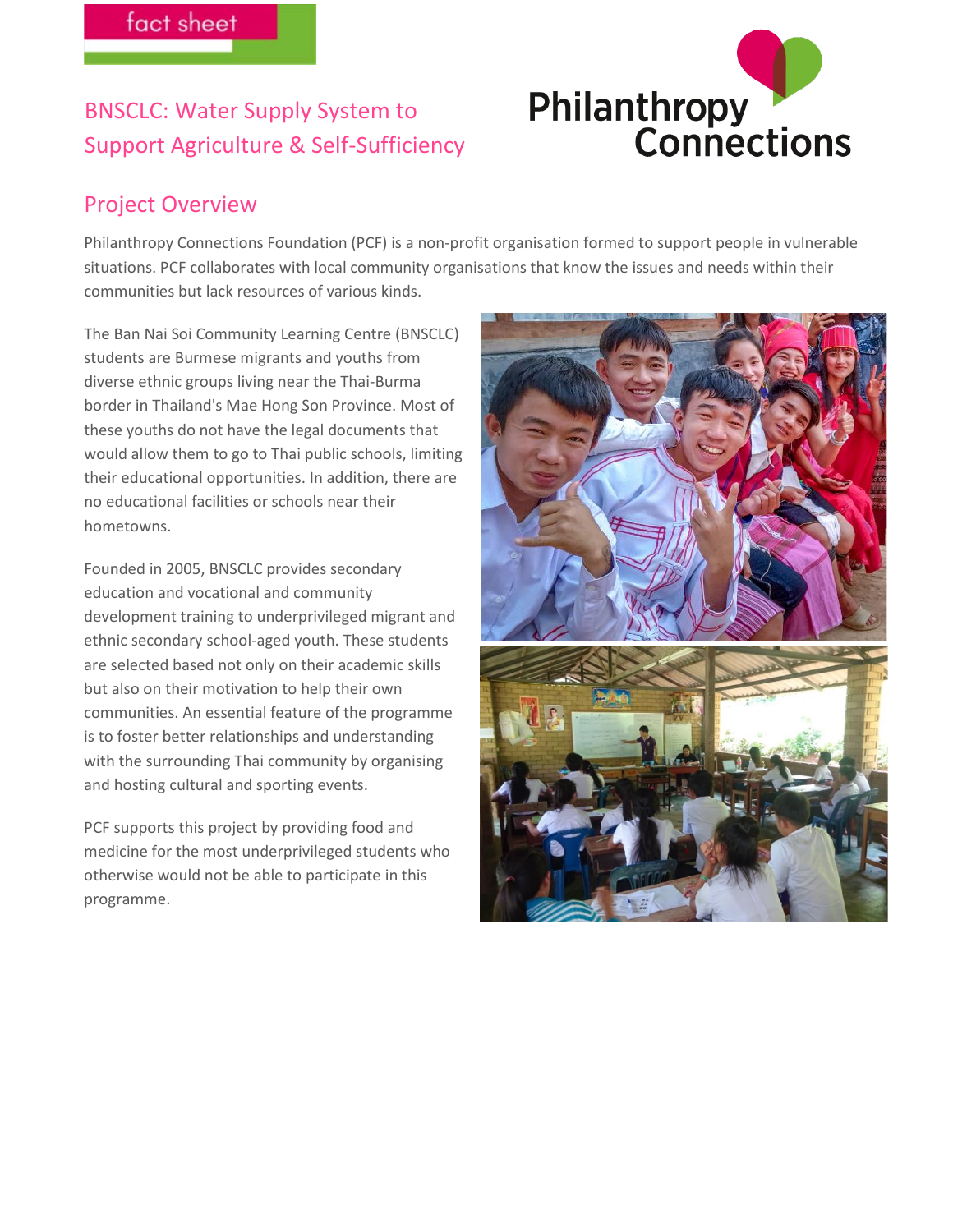## Project Background

Bike Tour Asia began to visit BNSCLC in February of 2021 as a newly scheduled stop for their motorcycle tours. During their first visit, they donated many needed items e.g., office supplies, kitchen supplies & fans.

While there, they learned about a severe lack of water supply both for household and irrigation. If the school had enough water, they could grow their own vegetables and fruits.

BNSCLC has enough usable land for agriculture, but the village's water supply is not always



consistent during the day, and sometimes there is no water at all for one to two or even up to three days.

Inspired by what they had seen, Bike Tour Asia and one of their participating riders, Michael, asked PCF if they could work with BNSCLC to develop a solution. PCF's project team was thorough in exploring options and ensuring that the proposal was based on fact-finding and would provide a long-term solution.

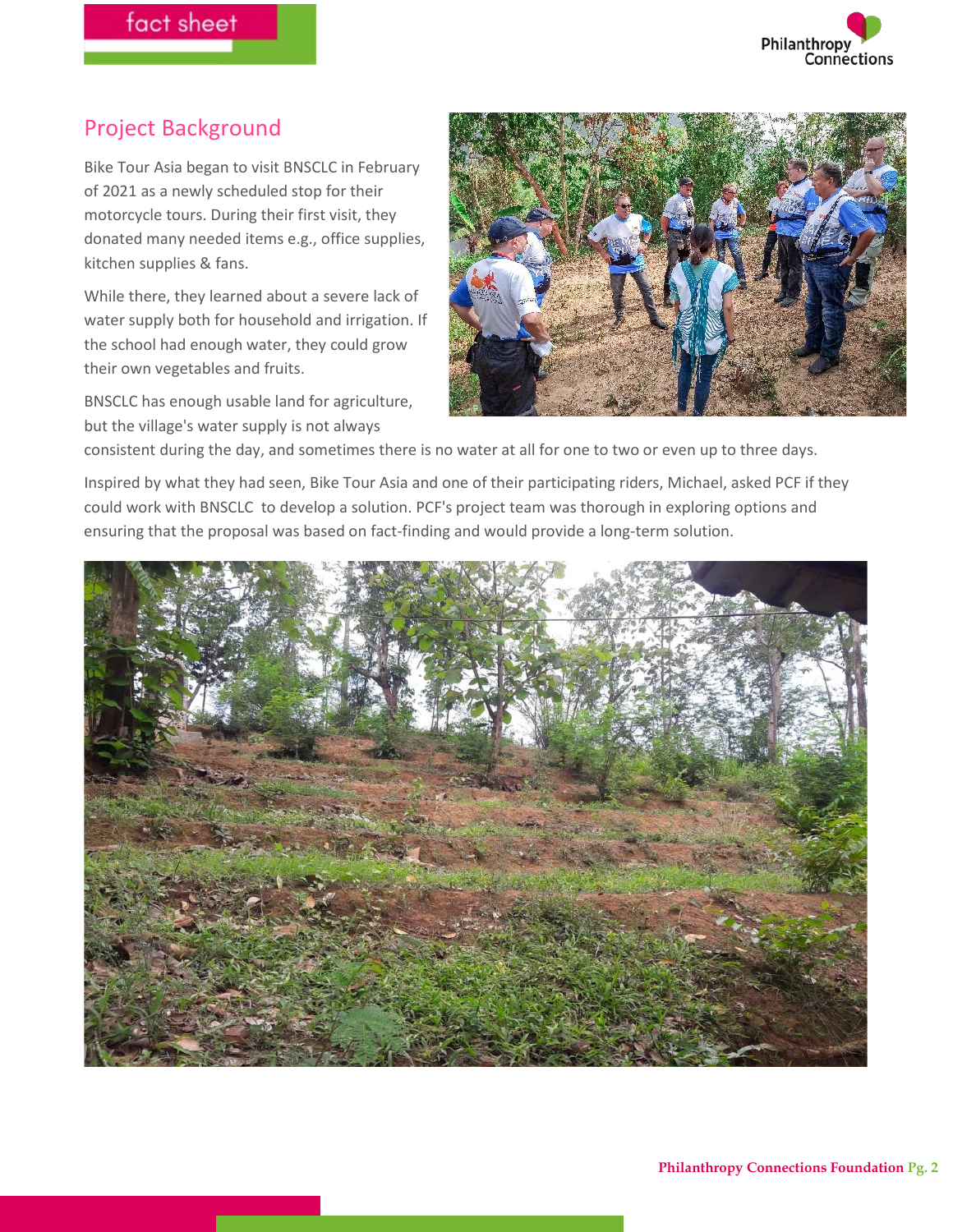

### Project Plan Details

BNSCLC can successfully carry out their vision of sustainable on-site agriculture by pumping water from the nearby river.



The water supply system will start with a submersible pump in the river. The submersible pump will be powered with electricity from solar panels. This model was selected due to its features for lifting water from low to higher areas, high-quality components for longevity, low maintenance requirements and noiseless operation. The installation technician will be setting the pump into the riverbank, surrounded by concrete rings.

The submerged pump will send water through pipes for 150 metres and then fill four tanks with a capacity of 2.000 litres each. The water tanks are rated for food-grade water storage and feature algae prevention and antibacteria materials. The tanks will be located on higher ground than the garden areas so that gravity will provide the water pressure. Estimated consumption is around 2.000-3.000 litres /day to sufficiently water the planned areas of 1.5 rai.

A maintenance schedule will be implemented to ensure that the pump is in good condition and nothing is blocking the inlet. The solar panels will be cleaned monthly.

As well, a watering schedule will be implemented. Students and teachers will take turns to do required watering, weeding, clearing dry leaves, fertilising, etc. The hours of this schedule are: Monday to Friday, 06:00 – 07:00 hrs and 16:00 – 16:45 hrs; and on Saturday, 08:00 – 10:00 hrs.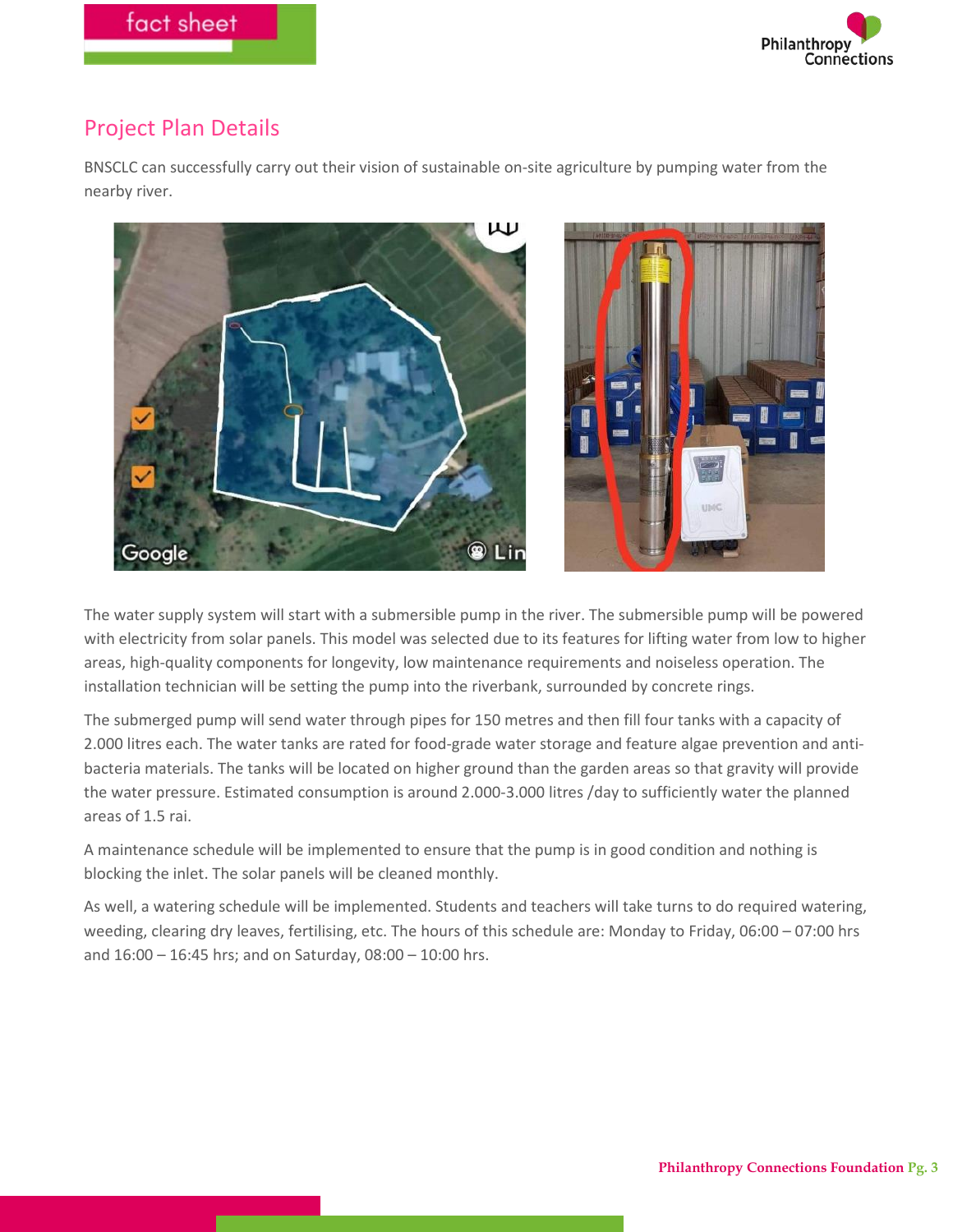



The Forest Department in Mae Hong Son will give seeds to grow herbs, vegetables, fruits and shade trees. They will be working with them to share their knowledge with the students about organic and aquaponic farming to strengthen their education programme that encourages self-sufficiency and a sustainable agriculture philosophy.

As a part of this project, BNSCLC will join the "Build Forest Get Income" programme under HRH Princess Sirindhorn. This programme supports the integration of forest restoration and profitable agriculture.

The school anticipates that growing their own food will reduce their reliance on PCF's current food support for vegetables beginning in 2022.